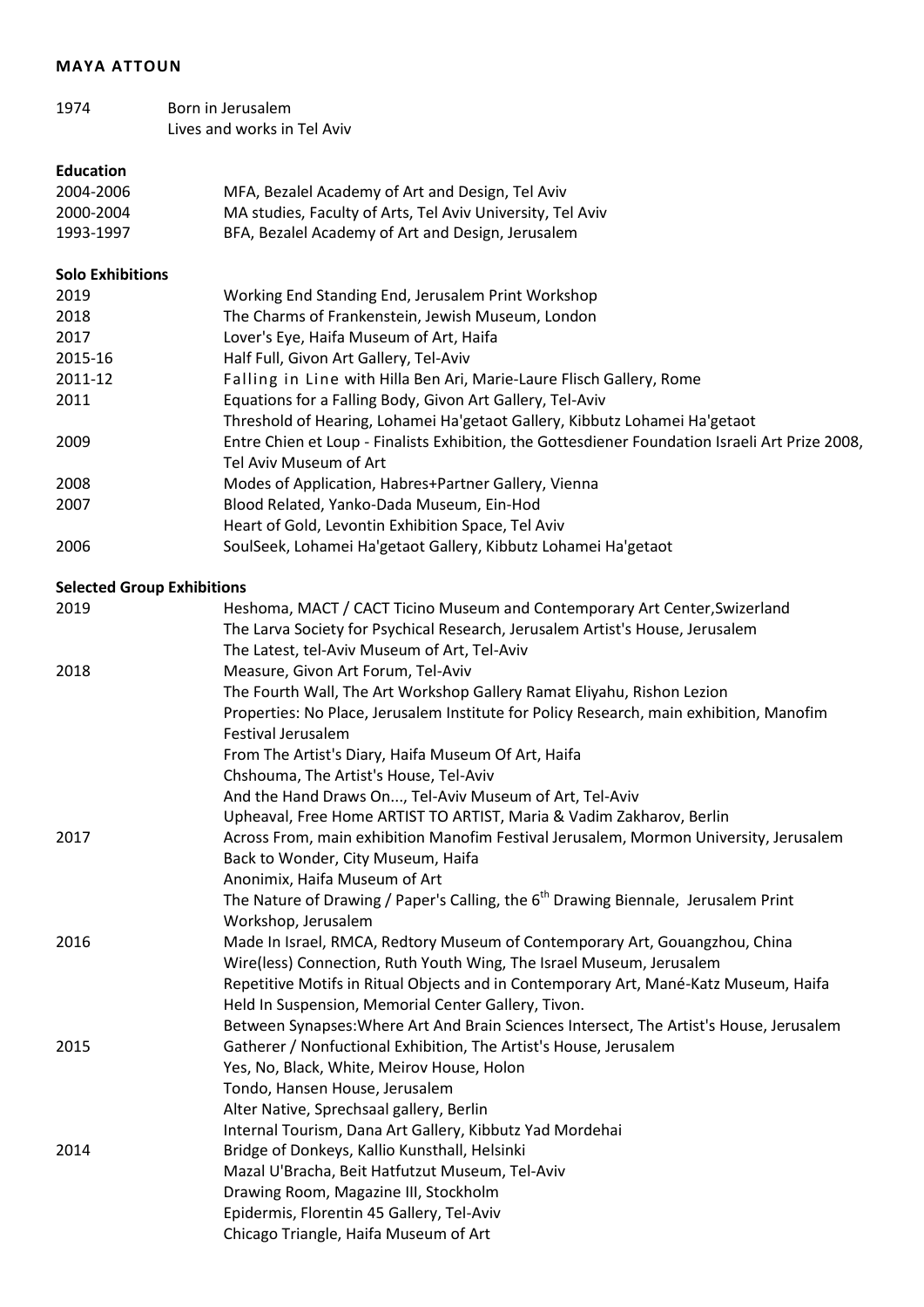|      | Colon:, Bezalel 7 - Images Room, Jerusalem                                                       |
|------|--------------------------------------------------------------------------------------------------|
|      | Creating to the Drawer, National Library, Jerusalem                                              |
| 2013 | Print Time, Tefen Open Museum                                                                    |
|      | Israel Now - Reinventing the future, MACRO Testaccio, Rome                                       |
|      | Last Call, Maze 9 Exhibition Space, Tel-Aviv                                                     |
|      | Ombres et Lumiere, The Bloomfield Science Museum, Jerusalem                                      |
|      | The Ministry of Culture and Sports Awards, Ashdod Art Museum, Monart Center                      |
|      | Tools-Testing Festival #10, Larva (Maya Attoun & Meital Katz Minerbo), Tel-Aviv                  |
| 2012 | The Merry Mommy, Ramat-Gan Museum of Art                                                         |
|      | Cabinets of Wonder in Contemporary Art - From Astonishment to Disenchantment, Herzliya           |
|      | Museum of Contemporary Art, Herzliya                                                             |
| 2011 | Making the Cut, Recipients of the Oded Messer Young Artist Award, Yanko-Dada Museum, Ein-Hod     |
|      | Beta 2: Scales and Measurements, Pavilon Am Milchhof. Berlin                                     |
|      | Making the Cut, Recipients of the Oded Messer Young Artist Award, The Genia Schreiber University |
|      | Art Gallery, Tel-Aviv                                                                            |
|      | Life: A User's Manual, the Ruth Young Wing for Art Education, The Israel Museum, Jerusalem       |
| 2010 | Caught in the Thicket, the 4 <sup>th</sup> Drawing Biennale, Artists' House, Jerusalem           |
|      | Neighborliness, street art I Vadi el Nisnas, Haifa                                               |
|      | 23D, with Edgar Orlaineta, Water Institute Gallery, Givataym                                     |
|      | Thrice Upon A Time, Magasin 3 Stockholm Konsthall, Stockholm                                     |
|      | The Culture and Sport Ministry 2009 Art and Design Awards Recipients, Herzliya Museum of         |
|      | Contemporary Art, Herzliya                                                                       |
|      | Shelf, Whitstable Biennale, UK                                                                   |
|      | JaffaCakes TLV, Rove Gallery, London                                                             |
| 2009 | Up Against The Wall, Ileana Tounta Contemporary Art Center, Athens                               |
|      | BartArt, P8 Gallery, Tel-Aviv                                                                    |
|      | Neues Sehen - Young Israeli Art, Dollinger Art Project Gallery, Tel-Aviv                         |
|      | Second Show: Contemporary Art from The Israel Museum, Mani House, Tel-Aviv                       |
|      | Violence of Drawing, 5 Place for Art, Tel-Aviv                                                   |
|      | Real Sci-Fi, Bezalel gallery, Tel-Aviv                                                           |
| 2008 | Neues Sehen - Young Israeli Art, Syker Vorwerk center for contemporary art, Germany              |
|      | Short Cuts, Habres+Partner Gallery, Vienna                                                       |
|      | Detail, Chelouche Gallery for contemporary art, Tel-Aviv                                         |
|      | Real Time: Art in Israel 1998-2008, the Israel Museum, Jerusalem                                 |
|      | Sterility, Florentin 45 gallery, Tel-Aviv                                                        |
| 2007 | Flat, Bezalel gallery, Tel-Aviv                                                                  |
|      | Swamp, collaboration with Orly Sever, "Saf" project, Artists House, Tel Aviv                     |
|      | The Beautiful Void, gallery 39, Tel-Aviv                                                         |
|      | Passing the Batonette, Haifa Museum of Art, Haifa                                                |
|      | Highlights of the Israeli Art Collection, the Israel Museum, Jerusalem                           |
| 2006 | Liquorish Light, Saloona, Tel Aviv                                                               |
|      | Goods to Declare, MFA International, 100 Anniversary to Bezalel Academy of Art and Design,       |
|      | Terminal 1, Ben Gurion Airport                                                                   |
|      | Line in Space, Artists House, Tel Aviv                                                           |
|      | <b>Awards &amp; Residencies</b>                                                                  |
| 2018 | The Cultural Minister Award for the Arts                                                         |
|      | <b>Outset Exhibition Grant</b>                                                                   |
| 2016 | Mifal Hapais, The Lottery Committee for the Arts                                                 |
| 2015 | ACDP, Artists Career Development Program, Artis, Artport & Asylom, Artport, Tel-Aviv             |
| 2015 | Mifal Hapais, The Lottery Committee for the Arts                                                 |

- 2012 Artis Grant Recipient
- 2012 Creative Encouragement Award, Ministry of Culture and Sports
- 2011 Pavilon Am Milchhof and ECC Residency, Berlin
- 2010 Oscar Handler Award, Lohamei Ha'getaot Gallery
- 2009 the Guttesman Etching Center, Kibbutz Cabri
- 2009 Young Artist Award, Ministry of Culture and Sports